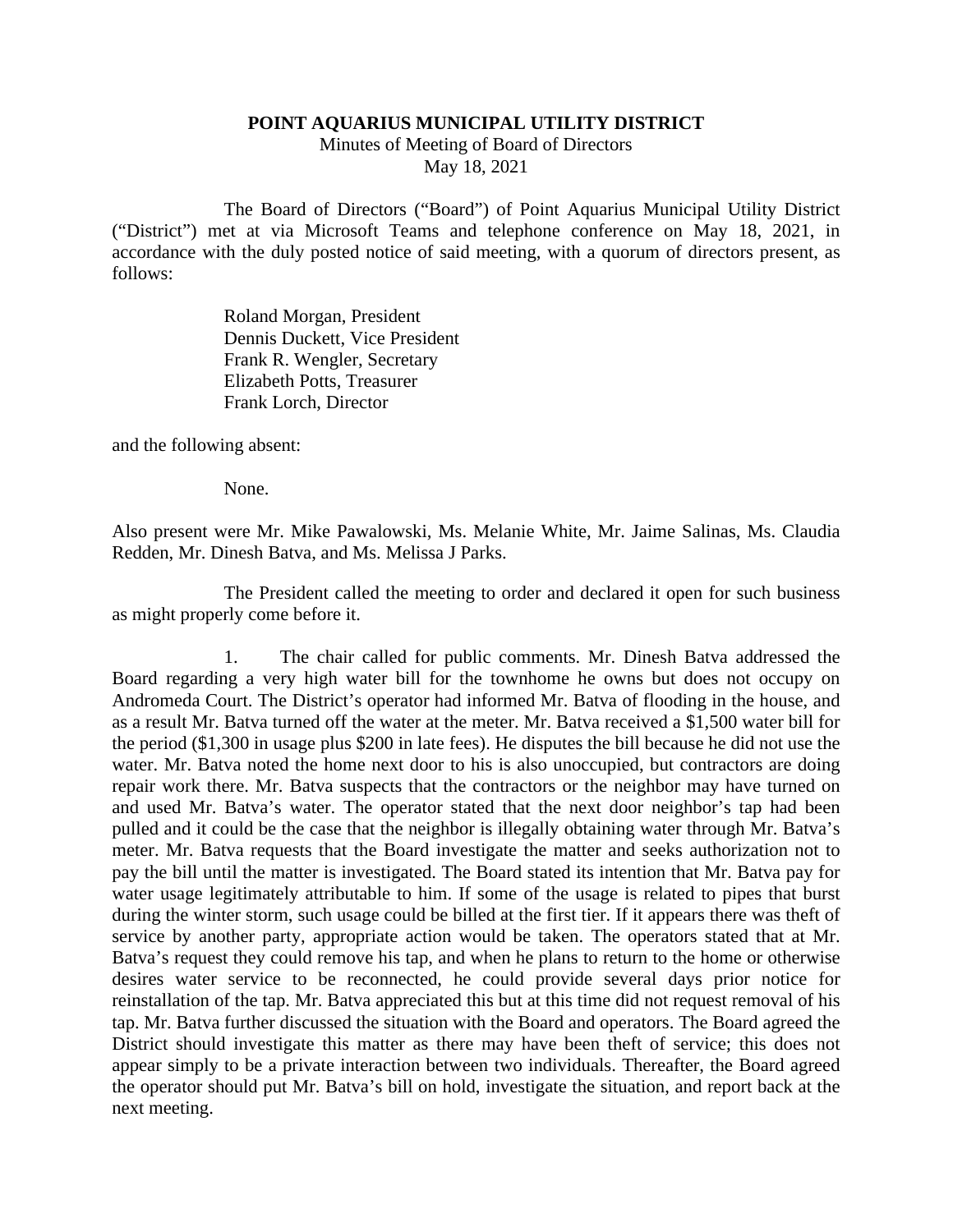2. The Board considered the minutes of the meeting held April 20, 2021. Upon motion duly made, seconded, and unanimously carried, the Board approved the minutes as presented.

3. Jaime Salinas presented an engineer's report, copy of which is attached. The engineer reported the water line replacement project is essentially complete, and he presented Pay Estimate No. 3 and Final in the amount of \$32,178.20 of Underground Construction Solutions, LLC. He recommended approval of this pay estimate, and the Board concurred. On the sanitary sewer rehabilitation project, Mr. Salinas reported King Solution Services had completed pipe bursting and was now working on the manhole rehabilitation. The contractor has also completed replacement of the damaged sanitary sewer manhole on Pollux Street. The engineer recommended approval of King Solution Services' Pay Application No. 2 in the amount of \$13,077, and the Board concurred. Mr. Salinas reported topographic survey work was ongoing for the water line replacement Phases 5-7 and, once it is complete, the engineers will prepare plans for this project and have it ready to bid in the fall. The FM 1097 TxDOT project should not affect this project. The engineer next reported on correspondence from the TCEQ confirming that the Sanitary Sewer Overflow Agreement had been terminated after TCEQ's receipt of the final report on March 30, 2021.

Mr. Salinas reported the engineers will begin preparation of the wastewater treatment plant permit renewal application in June for submission to TCEQ by December 2021.

Mr. Salinas reported that construction plans for relocation of an 8-inch District water line along FM 1097 had been completed and were submitted to TCEQ on May 14. TxDOT's contractor will remove and relocate the line in accordance with these plans. Mr. Salinas's opinion of probable cost was \$220,000, and the Board requested that Mr. Salinas update the District's capital improvement plan to include this expenditure. The Board also reviewed Director Wengler' s memorandum on the subject, a copy of which is attached. Mr. Salinas reported TxDOT should receive bids in August and construction should begin in December 2021. The work is expected to be completed in 22 months. The relocation work will involve making wet connections, which will require water service to be turned off for periods of approximately 3 hours at a time. The Board discussed provision of notice to the District's residential and commercial customers before work begins on the project, and it was agreed that the Lakeside and Pelican Bay HOAs also be included in the communication. Mr. Salinas has a Teams meeting with TxDOT engineers on Thursday which Board members are welcome to attend. The project will be discussed at this meeting, and Mr. Salinas will request that the wet connections be made at night and will ask TxDOT to include an alternate bid item for such work.

Upon unanimous vote, the engineer's report was approved as presented.

4. Mike Pawalowski presented an operator's report, a copy of which is attached. The District served 1,027 active accounts in April. The District had 4.09% water loss, and the sewage treatment plant operated at 31% of permitted capacity. The well pumpage by aquifer was as follows: Jasper 79,000; Catahoula 9,667,000. Two new taps were made during the month, and there were three meter and two curb stop change-outs.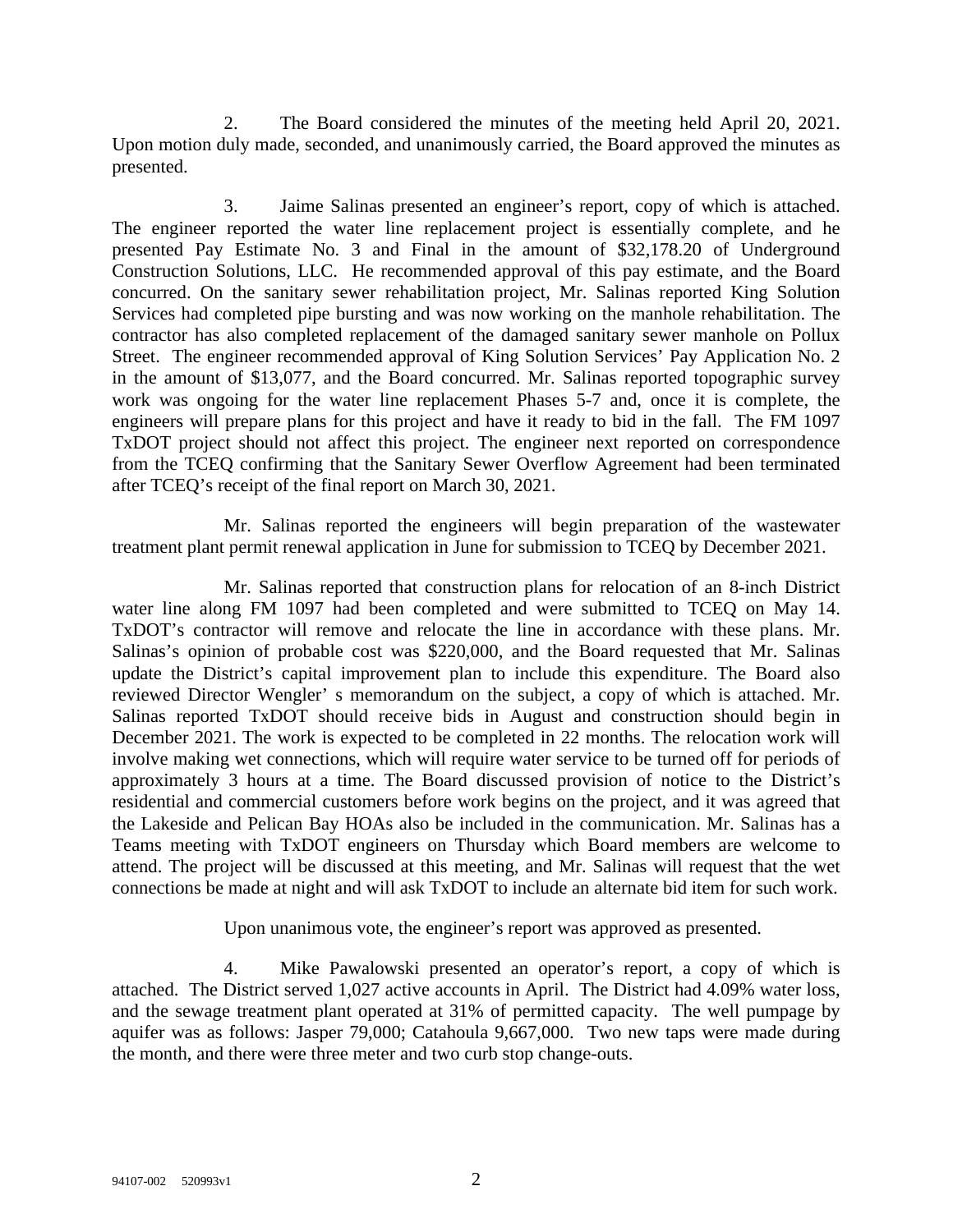The operator reported on the status of the return pumps at the sewage treatment plant. He recommended replacement of the pumps at a cost of \$20,000 as compared with a repair cost of \$13,000. Typical lifetime of such pumps is between 3 and 15 years, and these pumps have been used since 2008. After further discussion, the Board agreed unanimously to proceed with replacement of the pumps.

The operator reported the transfer switch had been replaced at the Pelican Bay main lift station, and a 30-horsepower pump had been repaired and was back online at the main lift station.

The operators have replaced a polyphosphate injector at the water plant and will test levels of iron in the water at the complaining customer's home. Despite recent rains there have been no customer complaints about smell. The operator reported that the hydropneumatic tank closest to the building had recently been taken down. Additional similar work will soon be done, and Jaime Salinas will have Preventive Maintenance Services coordinate a facilities review with the operator.

The operator then reported on work on the sewer collection and water distribution lines, including repair of a six-inch water main 12357 Aries Loop. Repairs of the main break involved the customer's driveway, and the customer complained that the operator did not notify her of the work, but Mr. Pawalowski stated the customer had been notified.

The Board then asked the operator if there is a list of assets at District plants or a list of facilities to be monitored on a regular basis. The Board agreed having this information would be quite helpful and requested that the operator prepare such a list. Jaime Salinas stated that the engineers could undertake such work in connection with formulating a more detailed capital improvements plan and he was familiar with similar lists prepared for other districts. After further discussion, the Board agreed that the engineer and operator should collaborate on preparing such a list for the District.

Upon unanimous vote, the Board approved the operator's report as presented.

5. The attorney's report consisted of Ms. Parks informing the Board the Ms. Aylett's surgery had gone well, which they were happy to hear.

6. The Board agreed to table discussion on the annual Consumer Confidence Report until the next Board meeting as it was not ready for review at this time.

7. Claudia Redden presented a bookkeeper's report, a copy of which is attached. The District has a general fund balance of \$3,189,656.15, a tax fund balance of \$36,716.80, and total debt service funds of \$54,806.91. Ms. Redden commented that interest rates on District accounts and investments are very low and many banks are indicating little to no interest in continuing to bank public funds. Ms. Redden reported that she and Director Potts had each recently attended investment training seminars. She next reported she would begin drafting an operating budget for the fiscal year ending September 30, 2022 and would provide it to Directors Potts and Lorch for initial review. Ms. Redden presented sales tax exemption certificates for Board execution from Entergy, the District's electricity provider. Ms. Redden then discussed the Summerchase 2 construction fund and engineering and legal deposit